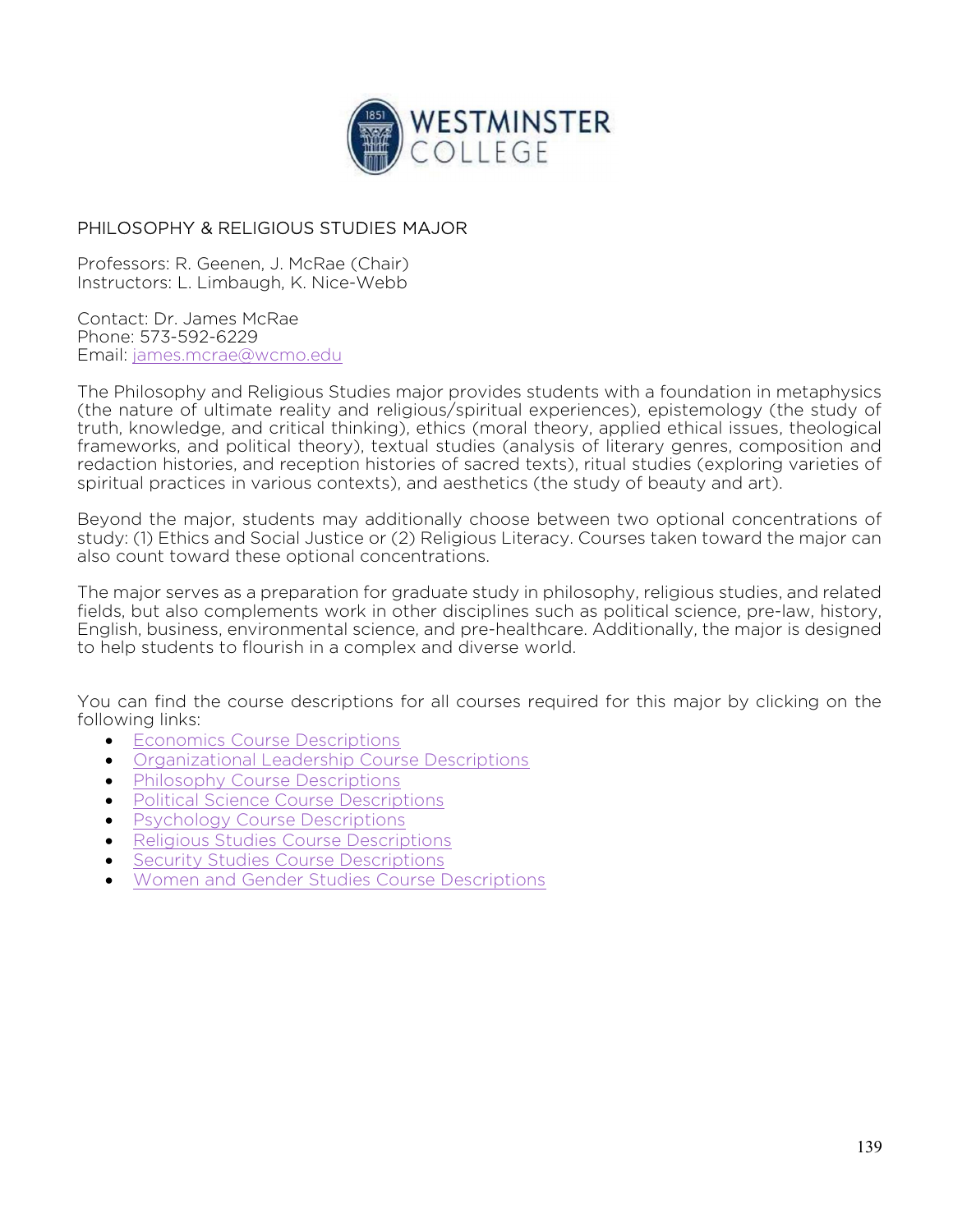## ACADEMIC REQUIREMENTS SUMMARY SHEET ACADEMIC YEAR 2021-2022

## Major: PHILOSOPHY & RELIGIOUS STUDIES

Student's Last Name Tirst Name First Name Middle Initial

Advisor **Date Major Declared** 

| Course #                                                                                                                                                                         | Title of Course                             | Hours<br>Required | Semester<br>Completed | Grade |  |  |  |
|----------------------------------------------------------------------------------------------------------------------------------------------------------------------------------|---------------------------------------------|-------------------|-----------------------|-------|--|--|--|
| Core Courses (9 hrs):                                                                                                                                                            |                                             |                   |                       |       |  |  |  |
| <b>PHL 120</b>                                                                                                                                                                   | History of Philosophy                       | $\overline{3}$    |                       |       |  |  |  |
| <b>PHL 212</b>                                                                                                                                                                   | Introduction to Ethics                      | 3                 |                       |       |  |  |  |
| REL/PHL 102                                                                                                                                                                      | World Religions                             | $\overline{3}$    |                       |       |  |  |  |
| <b>REL 101</b>                                                                                                                                                                   | Introduction to the Bible                   | 3                 |                       |       |  |  |  |
| Three Upper-Level Courses in PHL/REL (9 hrs):                                                                                                                                    |                                             |                   |                       |       |  |  |  |
| PHL/REL                                                                                                                                                                          | Upper-Level Course                          | $\mathfrak{Z}$    |                       |       |  |  |  |
| PHL/REL                                                                                                                                                                          | Upper-Level Course                          | $\overline{3}$    |                       |       |  |  |  |
| PHL/REL                                                                                                                                                                          | Upper-Level Course                          | $\overline{3}$    |                       |       |  |  |  |
| Three additional electives either from PHL/REL or courses outside of these with significant<br>overlap with philosophy/religious studies themes (see sample list below) (9 hrs): |                                             |                   |                       |       |  |  |  |
| ECN/ENV 377                                                                                                                                                                      | <b>Environmental and Resource Economics</b> | 3                 |                       |       |  |  |  |
| <b>POL 302</b>                                                                                                                                                                   | Introduction to Political Theory            | 3                 |                       |       |  |  |  |
| <b>POL 314</b>                                                                                                                                                                   | American Constitutional Law and Politics    | $\overline{3}$    |                       |       |  |  |  |
| <b>POL 326</b>                                                                                                                                                                   | <b>Environmental Politics and Policy</b>    | $\overline{3}$    |                       |       |  |  |  |
| <b>POL 337</b>                                                                                                                                                                   | Human Rights and Security                   | $\overline{3}$    |                       |       |  |  |  |
| <b>POL 351</b>                                                                                                                                                                   | <b>Women and Politics</b>                   | $\overline{3}$    |                       |       |  |  |  |
| <b>PSY 358</b>                                                                                                                                                                   | Cognitive Neuroscience                      | $\overline{3}$    |                       |       |  |  |  |
| <b>PSY 364</b>                                                                                                                                                                   | Stereotyping, Prejudice, and Group Conflict | $\overline{3}$    |                       |       |  |  |  |
| <b>SEC 325</b>                                                                                                                                                                   | <b>Issues in Homeland Security</b>          | $\overline{3}$    |                       |       |  |  |  |
| <b>SEC 337</b>                                                                                                                                                                   | Human Rights and Security                   | $\overline{3}$    |                       |       |  |  |  |
| <b>WGS 315</b>                                                                                                                                                                   | <b>Gender and Society</b>                   | $\overline{3}$    |                       |       |  |  |  |
| <b>WGS 335</b>                                                                                                                                                                   | Sex and Gender in the Christian Tradition   | $\overline{3}$    |                       |       |  |  |  |
| <b>WGS 351</b>                                                                                                                                                                   | Women and Politics                          | 3                 |                       |       |  |  |  |
|                                                                                                                                                                                  |                                             |                   |                       |       |  |  |  |
| Optional Concentrations: Courses may count toward both the major and the concentrations                                                                                          |                                             |                   |                       |       |  |  |  |
| Ethics and Social Justice Concentration (4 courses from list below, 3 of which must be from<br>REL or PHL) (12 hrs):                                                             |                                             |                   |                       |       |  |  |  |
| <b>LST 330</b>                                                                                                                                                                   | Diversity & Ethics in Leadership            | $\mathfrak{Z}$    |                       |       |  |  |  |
| <b>PHL 218</b>                                                                                                                                                                   | Intro to Logic                              | 3                 |                       |       |  |  |  |
| <b>PHL 242</b>                                                                                                                                                                   | <b>Biomedical Ethics</b>                    | $\overline{3}$    |                       |       |  |  |  |
| <b>PHL 244</b>                                                                                                                                                                   | <b>Business Ethics</b>                      | $\overline{3}$    |                       |       |  |  |  |
| <b>PHL 246</b>                                                                                                                                                                   | <b>Environmental Ethics</b>                 | $\overline{3}$    |                       |       |  |  |  |
| <b>PHL 324</b>                                                                                                                                                                   | <b>Genetic Manipulation</b>                 | $\overline{3}$    |                       |       |  |  |  |